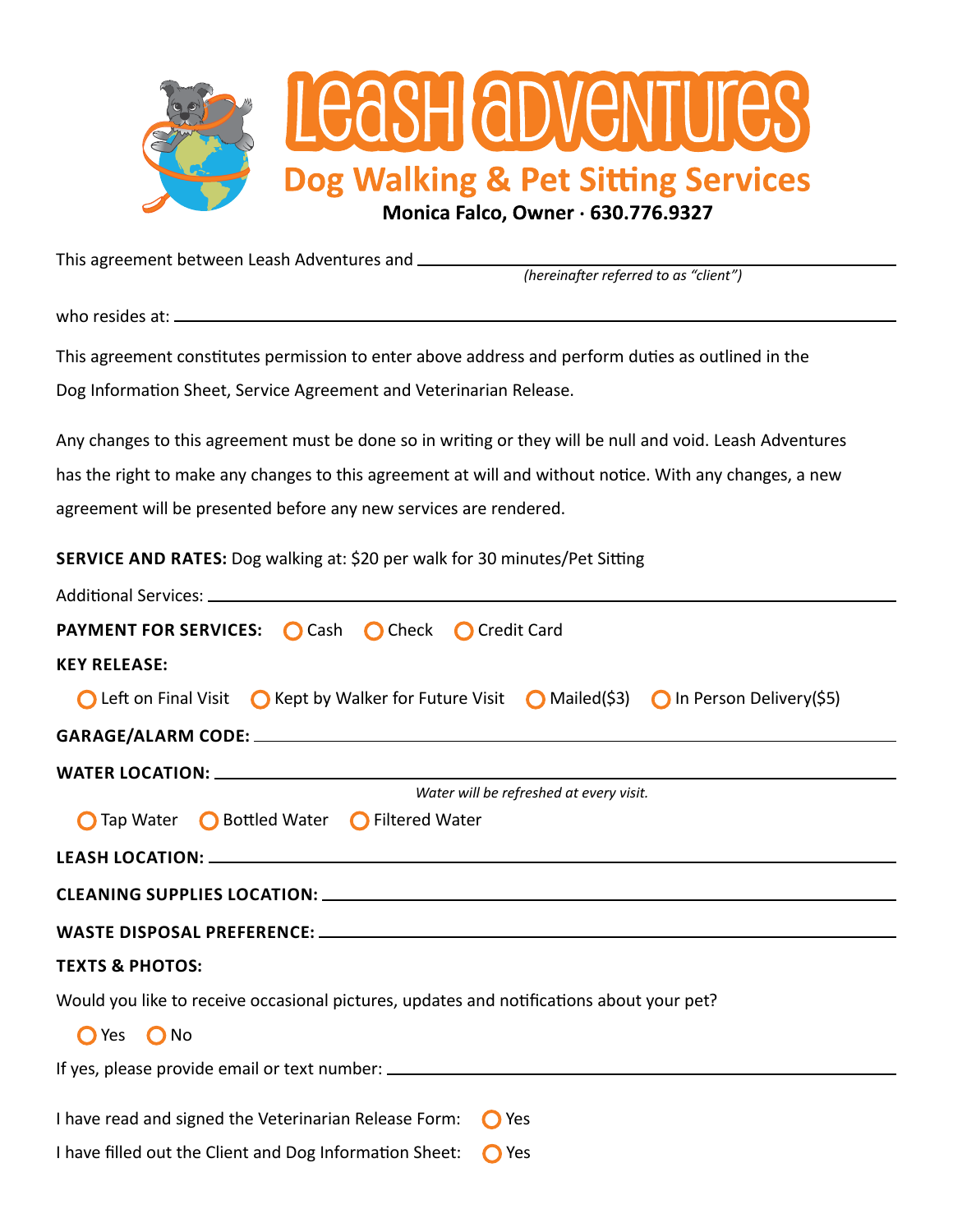

Client Name: \_\_\_\_\_\_\_\_\_\_\_\_\_\_\_\_\_\_\_\_\_\_\_\_\_\_Client Number: \_



Pets: File:

# DOG WALKING SEIVICE AGFEEMENT **MONICA FALCO, OWNER . 630.776.9327**

The client hereto agrees as follows: **LIABILITY POLICY**

- Leash Adventures and employees agree to provide services stated in this contract in a reliable and trustworthy manner. In consideration of these services and as an express condition thereof, the client expressly waives any and all claims against Leash Adventures or its employees, unless arising from gross negligence on the part of Leash Adventures.
- Leash Adventures cannot be held responsible for dogs that cause damage to furniture, carpet, flooring/woodwork, walls, etc. while walker is not present.
- Leash Adventures cannot be responsible for dogs that bite, suffer an accidental death or escape from faulty fencing or from inside the home due to faulty screens, doors, etc.
- Leash Adventures cannot be responsible for any complications dogs may suffer or actions of dogs while they are unattended.
- Leash Adventures or its employees shall not be held responsible for the loss, injury, death, or actions of any dog that the client has let outside or has instructed the walker to allow outside while walker is not present. This includes dogs with doggie doors and outdoor dogs.
- The client understands that all dogs must have a veterinarian and must be up to date on the rabies vaccination. Client agrees to reimburse Leash Adventures for all costs (including, but not limited to, medical care and lost wages) associated with contracting any ailments while exposed to dog(s).
- Leash Adventures does not accept aggressive dogs. Client agrees to be responsible for all costs (including, but not limited to, medical care, attorney fees, etc) if client's dog should bite another person or animal.
- Leash Adventures will not walk unruly or untrained dogs or dogs that choke themselves on their leash. All dogs must be walked on a leash, no exceptions.
- Leash Adventures does not diagnose, prognose, or make therapy decisions, nor does it offer veterinary services. Any veterinary/medical concerns will be referred to a veterinarian.
- Leash Adventures will not be responsible for any keys the client has asked to be mailed.
- Client is responsible for making arrangements for snow removal. Visits may not be made in snow covered driveways and/ or walkways because of safety concerns.

### **CANCELLATION POLICY**

 Cancellations must be received within 24 hours of scheduled visit in order to be credited for the daily walk fee. Leash Adventures reserves the right to deny service or terminate service because of safety concerns, financial concerns, or inappropriate or uncomfortable situations. BUSINESS HOURS: Business hours fall between the hours of 9 a.m. and 9 p.m. and services are usually completed during this time unless we are behind schedule. Leash Adventures will not accept time specific calls as we can not guarantee specific times accurately. A two hour window is acceptable.

#### **BAD CHECK POLICY**

 A \$30 fee is assessed on all returned checks. All fees are due promptly and must be paid via cash or money order only. **EMERGENCIES**

- Client agrees to authorize Leash Adventures to handle any emergencies that may arise. Leash Adventures will make every effort to contact client. In the event client cannot be contacted, client authorizes Leash Adventures to use their best judgment and to be available at an hourly rate of \$30 to oversee the circumstances.
- Leash Adventures requires you to have a responsible party to take care of your dog(s) in the event of unforeseen circumstances such as illness and in the event of inclement weather or a natural disaster. It is best your emergency contact is a neighbor so they can reach your home. Leash Adventures is not responsible for dogs in these circumstances.

#### **PAYMENT ARRANGEMENT**

 Payment is expected before services are rendered. In the event of additional unforeseen visits or other costs (such as food, supplies, or vet fees), payment is expected within 5 days of the completion of services or a late charge of \$20 will be applied monthly. By signing below the client fully understands and agrees to the contents of this agreement.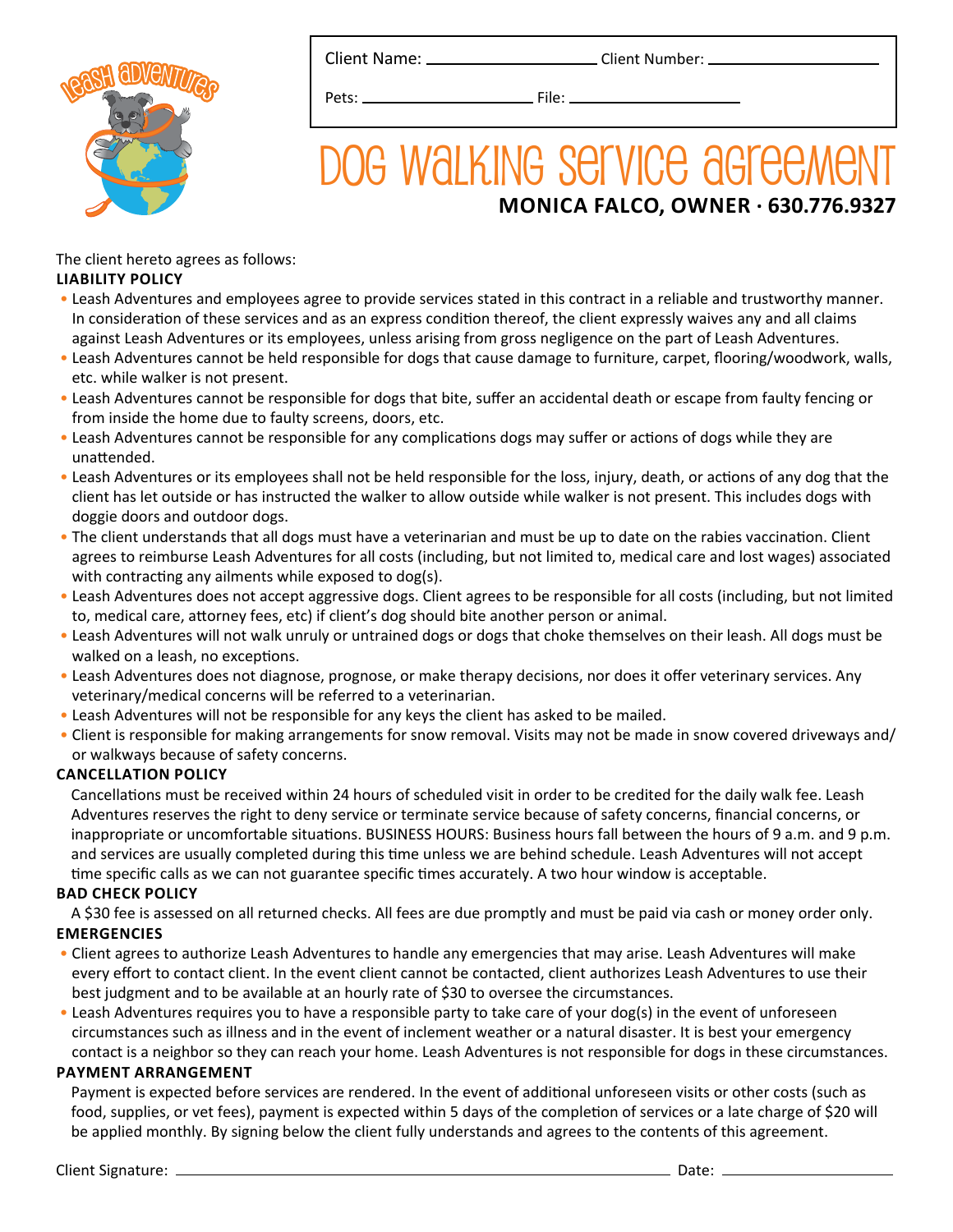Client Name: \_\_\_\_\_\_\_\_\_\_\_\_\_\_\_\_\_\_\_\_\_\_\_\_\_Client Number: \_\_\_\_\_\_\_\_\_\_\_\_\_\_\_\_\_\_\_\_\_\_\_\_\_\_\_



Pets: File:

# DOG INFORMATION SHEET **MONICA FALCO, OWNER . 630.776.9327**

| O MALE O FEMALE             | SPAYED/NEUTERED                                                                                                    |  |  |  |
|-----------------------------|--------------------------------------------------------------------------------------------------------------------|--|--|--|
|                             |                                                                                                                    |  |  |  |
|                             |                                                                                                                    |  |  |  |
|                             |                                                                                                                    |  |  |  |
|                             |                                                                                                                    |  |  |  |
|                             |                                                                                                                    |  |  |  |
|                             |                                                                                                                    |  |  |  |
|                             |                                                                                                                    |  |  |  |
|                             |                                                                                                                    |  |  |  |
|                             |                                                                                                                    |  |  |  |
|                             |                                                                                                                    |  |  |  |
|                             |                                                                                                                    |  |  |  |
|                             |                                                                                                                    |  |  |  |
|                             |                                                                                                                    |  |  |  |
|                             |                                                                                                                    |  |  |  |
|                             |                                                                                                                    |  |  |  |
|                             |                                                                                                                    |  |  |  |
| <b>Current on Vaccines:</b> | <b>○</b> Distemper/Parvo ● FVRcP<br><b>O</b> Rabies<br>$\bigcirc$ Bordatella<br>$\bigcirc$ Leukemia                |  |  |  |
|                             | I, _________________________________, have entered the above information as truthfully and accurately as possible. |  |  |  |
|                             |                                                                                                                    |  |  |  |

\*This form will be kept on file for all future visits.